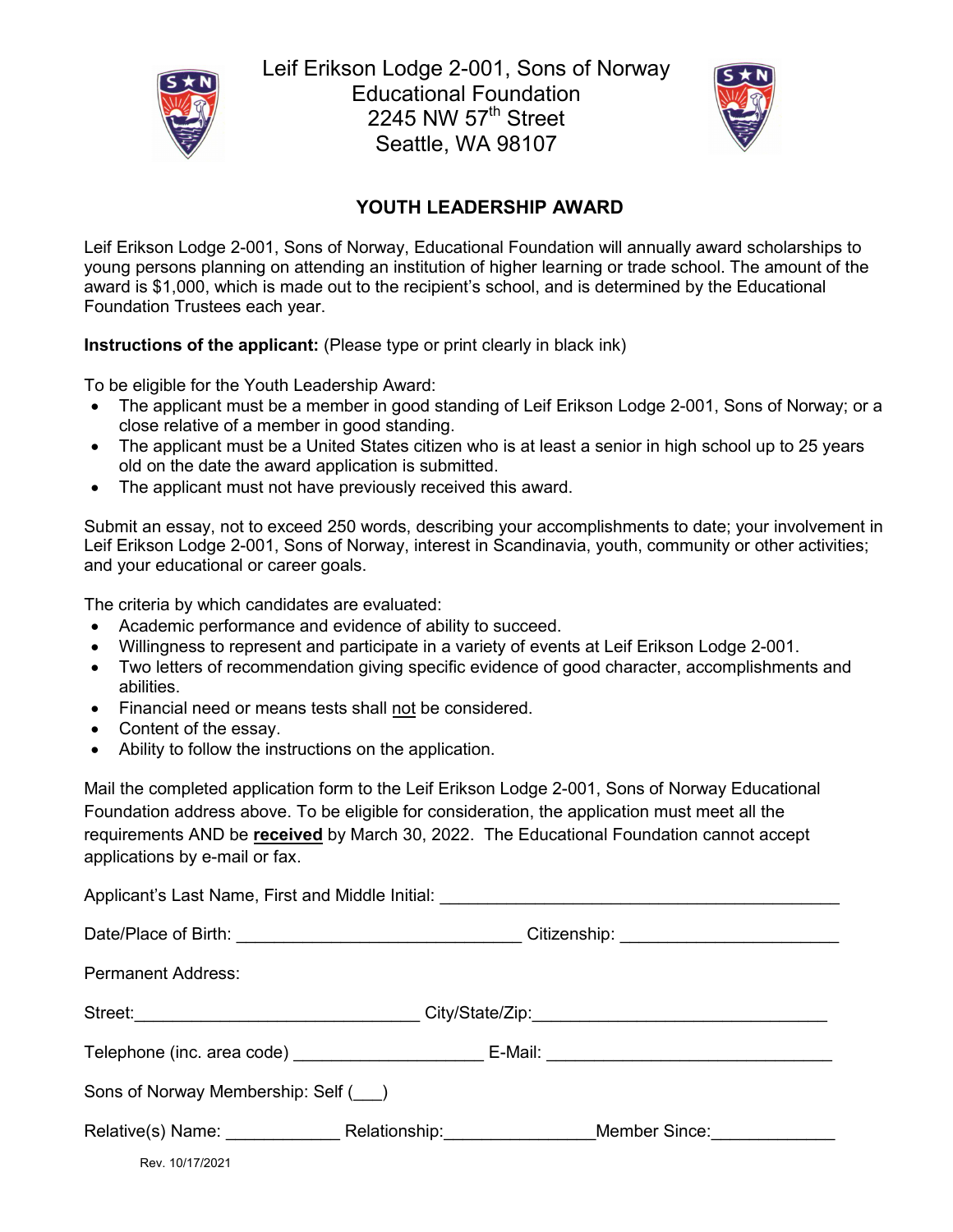High School/University/College/Trade School Currently Attending:

|                                                                                            | Phone (inc. area code): _________________ |
|--------------------------------------------------------------------------------------------|-------------------------------------------|
|                                                                                            |                                           |
|                                                                                            |                                           |
| Completed: Circle One: Terms, Semesters, Quarters) ______ Semester/Quarter Total Hours     |                                           |
| GPA: Maximum grade point value possible: Date of Expected Graduation:                      |                                           |
| $\Box$ gua vaur saboal sand an afficial saalad sany of vaur latest transarint directly to: |                                           |

Have your school send an official, sealed copy of your latest transcript directly to: Leif Erikson Lodge 2-001, Sons of Norway Educational Foundation 2245 NW  $57<sup>th</sup>$  Street Seattle, WA 98107

List the name and address of the two persons, who are writing letters of recommendation for you. Such persons may include teachers, coaches, youth leaders or someone else not related to you, but who knows you well. They should describe your character, accomplishments, and abilities. Recommendation letters must be **received** by March 30, 2022.

| <b>First Recommendation Name:</b> |                            | Relationship to applicant: |  |  |
|-----------------------------------|----------------------------|----------------------------|--|--|
| Street:                           | City/State/Zip:            | Phone:                     |  |  |
| Second Recommendation:            | Relationship to applicant: |                            |  |  |
| Street:                           | City/State/Zip:            | Phone:                     |  |  |

I accept taking an active role in two of the following events, which I have circled below:

- Bazaar in October
- Children's *juletrefest* in December
- Crab feed scholarship fundraising dinner in January
- Heritage Day Camp in June with the Nordic Museum
- A weekend at one of the District 2 Summer Youth Camps (counts as 2 events)

In addition, I will represent Leif Erikson Lodge at one of the following events I have circled below:

- Heritage Day in March
- Norwegian Seventeenth of May Parade

I hereby certify the above statements are true and accurate to the best of my knowledge.

Applicant's signature:\_\_\_\_\_\_\_\_\_\_\_\_\_\_\_\_\_\_\_\_\_\_\_\_\_\_\_\_\_\_\_\_\_\_\_\_\_\_\_\_\_ Date: \_\_\_\_\_\_\_\_\_\_\_\_\_\_

If you have any questions, contact:

Heidi Ludeman (Larsen), 360-927-1194 or LELEducationalFoundation@gmail.com